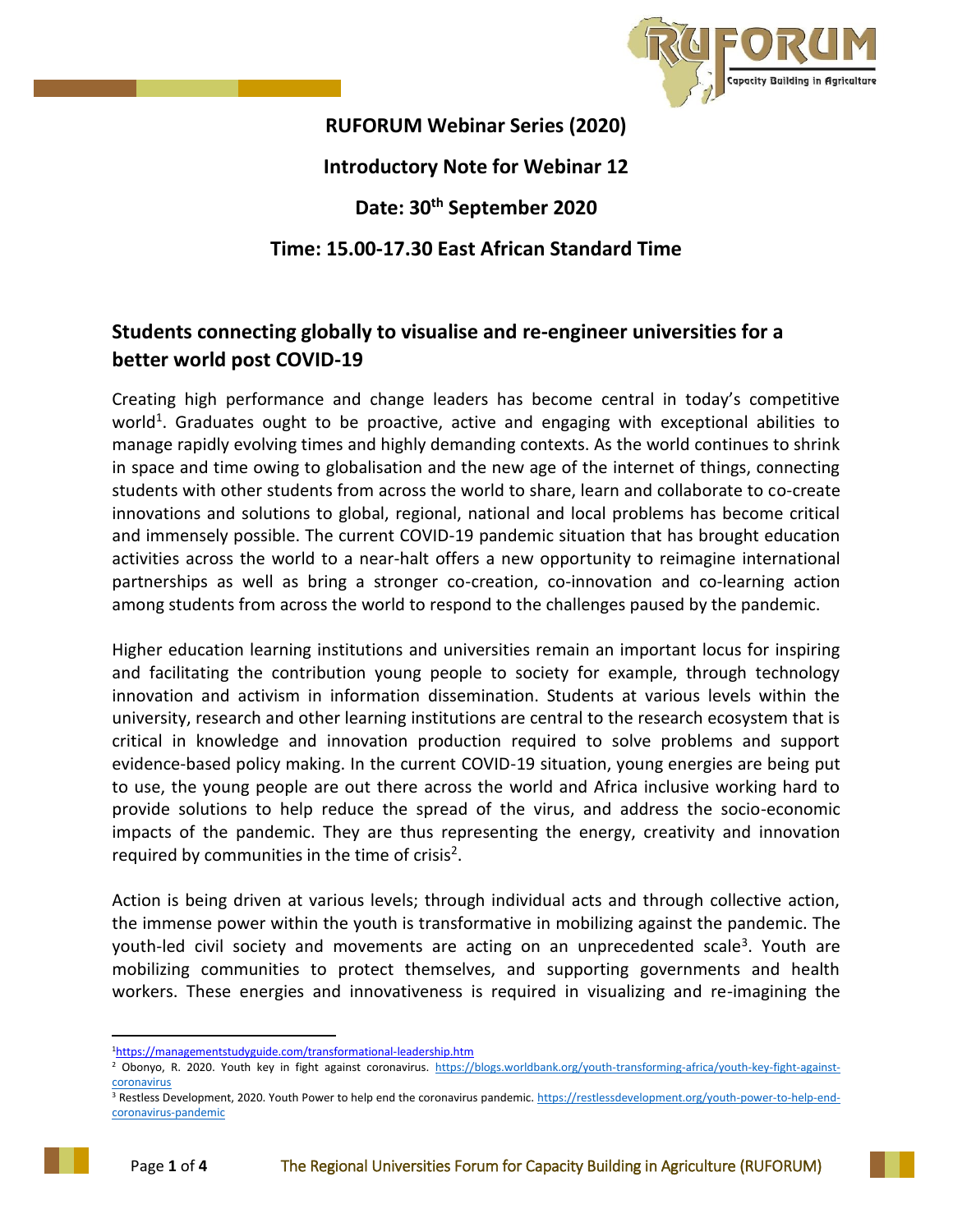

universities and higher education institutions in particular support building resilient learning institutions. Discourse on the need to re-imagine higher education is not a new event that can solely be attributed to the shock that COVID-19 pandemic has caused on learning and functioning of higher education institutions. For some time now, the global community has been dissatisfied with the higher education outcomes and calling for rethink of the purpose and processes of higher education.

The COVID-19 pandemic is providing an opportunity for students to question the higher education system as it were prior to COVID-19 but importantly offer a visualization and help to re-engineer higher education institutions that respond to the present crisis with capacity to appropriately deal with the future dimensions. In this regard, three important gaps have been identified as those that seek to be addressed in visualizing and re-engineering universities per se; the access gap, the quality gap, and the readiness gap. We add the fourth gap to include the flexibility gap. Ideally, the access, seeks a discourse on who gets access to learning experiences, what type and what type of classroom today and/or tomorrow will be relevant for effective learning (e.g. agile classroom<sup>4</sup>). The quality gap, considers the re-think of the relevance and effectiveness of the learning experiences provided and whether learning experiences are relevant in addressing the present grand challenges. The readiness gap addresses the capability of candidates/students to suit the career opportunities and how universities can better coordinate the supply of ready candidates to the labour market. Meanwhile, the flexibility gap considers the ability of universities and learning institutions to rapidly modify their processes in the face of a crisis, does it matter where learning takes place and how the universities can become leaders and providers of solutions to unimagined problems in society.

This proposed webinar brings together students from across the world to visualize and reengineer universities for a better world in the post COVID-19. The students will address a number of issues including: how COVID-19 has affected various parts of the world, changed their education experiences, how universities have responded and their experiences on virtual learning. The students will thereafter seek for consensus on how they can contribute to reengineering universities in various parts of the world and build a movement of student actors in this direction.

| <b>Webinar 12:</b>                                                                                                      | <b>Panelists:</b>                                                                              | 1. | How                     | have you                                                                                                           |           | been |
|-------------------------------------------------------------------------------------------------------------------------|------------------------------------------------------------------------------------------------|----|-------------------------|--------------------------------------------------------------------------------------------------------------------|-----------|------|
| connecting<br>Students<br>globally to visualise and re-<br>engineer universties for a<br>better world post COVID-<br>19 | 1. Mr Medard Kafoutchoni,  <br>PhD student, University of<br>Abomey Calavi, Cotonou -<br>Benin |    |                         | affected by the COVID-19<br>Pandemic<br>related crises? What key<br>aspects of your studies<br>have been affected? | and other |      |
|                                                                                                                         | 2. Mrs Chizoba Obianuju                                                                        |    | 2. How do you think the |                                                                                                                    |           |      |

<sup>4</sup> Checa, M.C. 2017. Reimagining job-oriented education to give youth the chance of a better future. <https://medium.com/laboratoria/reimagining-job-oriented-education-to-give-youth-the-chance-of-a-better-future-260c63d3b705>

 $\overline{a}$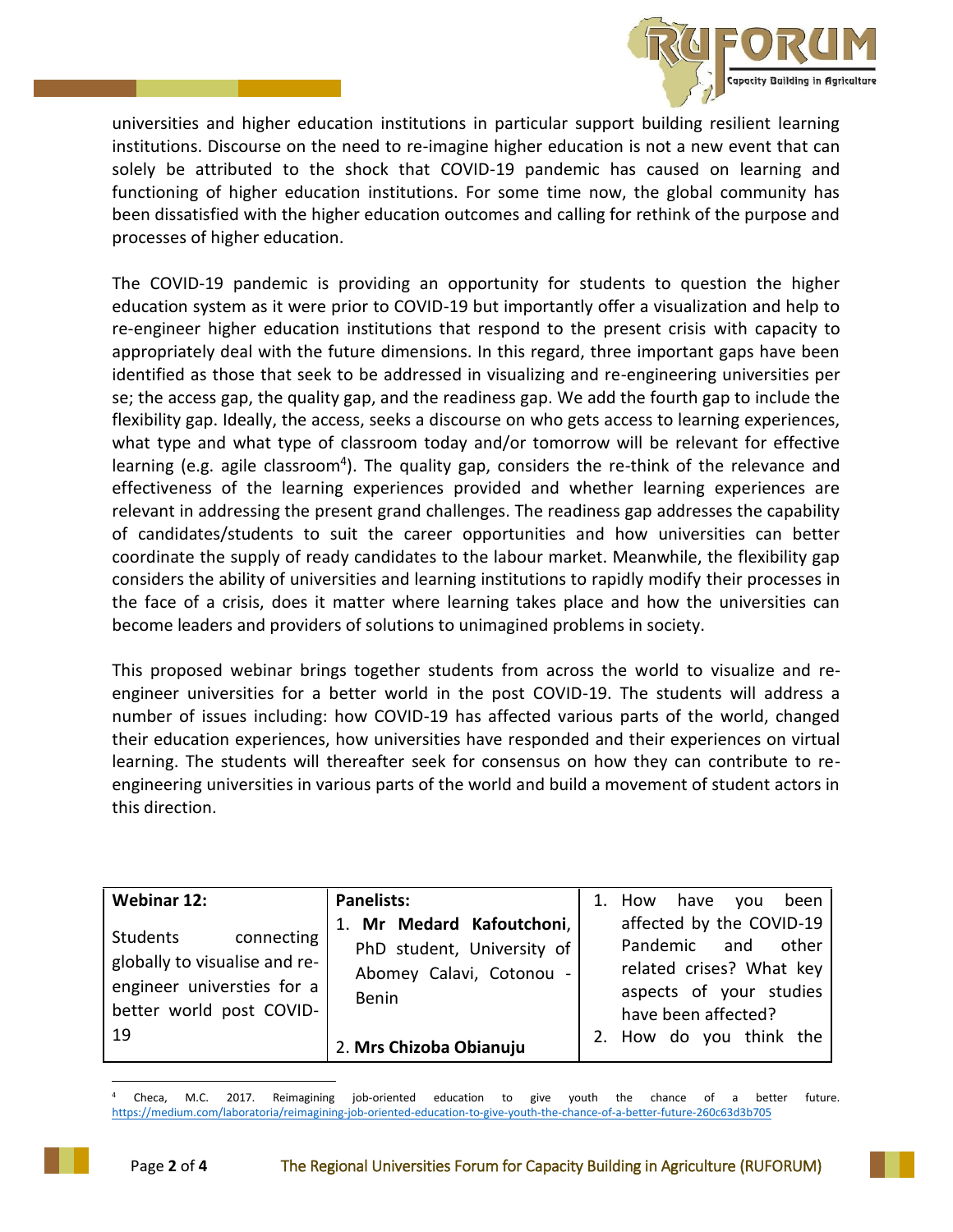

| Moderator:                           | Oranu, PhD student at               |                                 |
|--------------------------------------|-------------------------------------|---------------------------------|
|                                      |                                     | Pandemic<br>has<br>changed      |
| Ms. Irene<br>Akite,<br>PhD           | Lilongwe University of              | and<br>your<br>own,<br>your     |
| Student, Gulu University,            | <b>Agriculture and Natural</b>      | colleagues education with       |
| Gulu-Uganda                          | Resources, Lilongwe-Malawi          | respect<br>to<br>study,         |
|                                      |                                     | internship and research         |
|                                      | 3. Ms Sophie Galema, PhD            | over the next three years?      |
| <b>Guest Speaker:</b>                | student, Wageningen                 | 3. How has your university      |
| Professor<br><b>HE</b><br><b>Mrs</b> | University and Research             | responded to the crises         |
| <b>Ameenah Gurib-Fakim</b>           | (WUR), Netherlands                  | and student needs?              |
| President,<br>Former                 |                                     | 4. What has<br>been<br>your     |
| Government of Mauritius,             | 4. Ms Carmen Maria de               | experience so far with          |
|                                      |                                     | virtual<br>distant<br>and       |
| <b>Reduit-Mauritius</b>              | Leone, Fourth Year Student at       | learning?                       |
| Discussant:                          | <b>EARTH University, Costa Rica</b> | 5. What do you think the        |
|                                      |                                     | of<br>future<br>Higher          |
| Professor Teresa Akenga,             | 5. Ms Wu Yumeng,                    | education will be and how       |
| Vice Chancellor, University          | Undergraduate Student, North        | think<br>do<br>you<br>your      |
| of Eldoret, Eldoret-Kenya            | <b>West Agriculture and Forest</b>  | country<br>univerity,<br>and    |
|                                      | University, Shaanxi Province -      | should invest<br>continent      |
|                                      | China                               | for<br>and<br>prepare<br>a      |
| Date: 30 September 2020              |                                     | different<br>and<br>rapidly     |
|                                      | 6. Ms. Nour Hammad, PhD             | changing world? How do          |
| 1500-1730<br>East<br>Time:           |                                     | think<br>universties<br>you     |
| African Standard time                | Student, American University        | offer<br>should                 |
|                                      | of Beirut, Beirut-Lebanon           | undergraduate<br>and            |
|                                      |                                     | postgraduate training?          |
|                                      |                                     | 6. In light of your experience  |
|                                      |                                     | COVID-19<br>during<br>the       |
|                                      |                                     | what<br>pandemic,<br>key        |
|                                      |                                     | should<br>actions<br>be         |
|                                      |                                     | undertaken to<br>improve        |
|                                      |                                     | the student learning and        |
|                                      |                                     | training? Who<br>should         |
|                                      |                                     | undertake these actions?        |
|                                      |                                     | 7. What<br>other<br>initiatives |
|                                      |                                     | should be undertaken to         |
|                                      |                                     | promote equality<br>and         |
|                                      |                                     | inclusiveness to enhance        |
|                                      |                                     | access to education in          |
|                                      |                                     | your country?                   |
|                                      |                                     | 8. What can students do to      |
|                                      |                                     | stay in touch with global       |
|                                      |                                     | peers and do you think          |
|                                      |                                     | that you could establish a      |